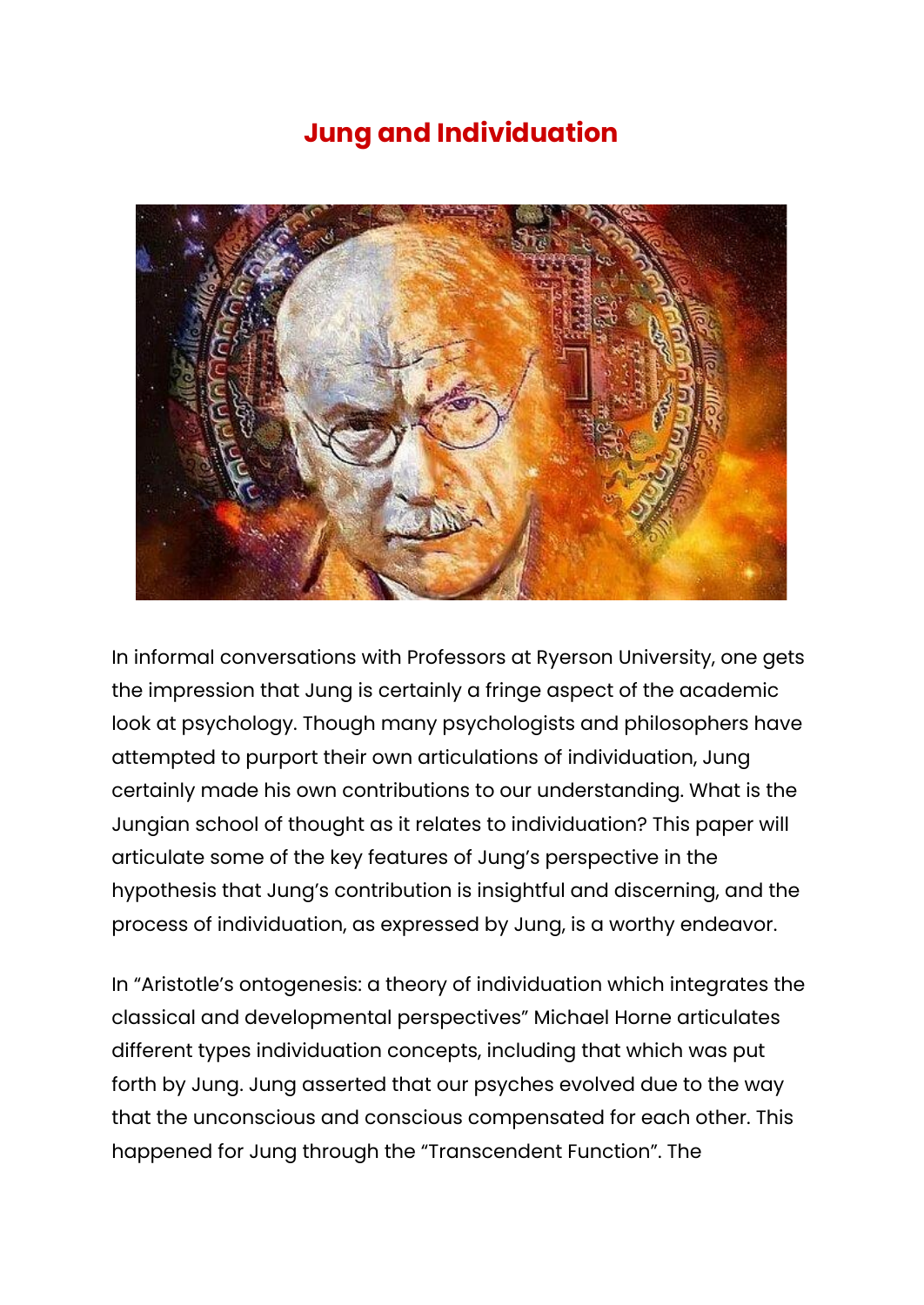Transcendent Function can be described as the part of us that begins to recognize that the values and mores of the collective society we are a part of is separate from our own unique inherent potential. This involves an "archetypal realization", which is characterized as the realization that there is more to us that we had previously acknowledged. This can take the form of unexpressed aspects of our creativity or a challenge to the norms from our childhood that we had previously accepted without question. Whatever our potential, it is unique to us. Through this succession of realizations, we are led to encounter our "inner divinity". This is the part of us that is whole, non-contradictory, and where our conscious ego is in alignment with our unconscious drives and psychological complexes. The Self here becomes the representation of completeness. Self-realization has occurred. (2002)

Michael Horne goes on to articulate that Jung arrived at his concept of individuation through his practice of being a psychoanalyst with adults who were older in age. Jung saw the process of distinguishing the self from the societal collective as a feature of maturity, which would likely occur in adults who were in their late life development. While Jung did identify this process as possible in stages of growth throughout life, individuation becomes more of a primary concern and pronounced feature in older adults. Individuation thus becomes the integration of the ego, conscious self with the unconscious aspects of us. For Jung, the ego always remains separate. While integration can occur, as represented by the total Self, the ego maintains a defining separateness. (2002)

In "The Self and Individuation", J.W.T. Redfearn articulates that Jung had a unique perspective of viewing what he termed the "Self". Jung correlated the image of God with the concept of the Self. This expression leads to philosophical questions, but can better be understood in connection to Jung's understanding of the Divine. For Jung, God is a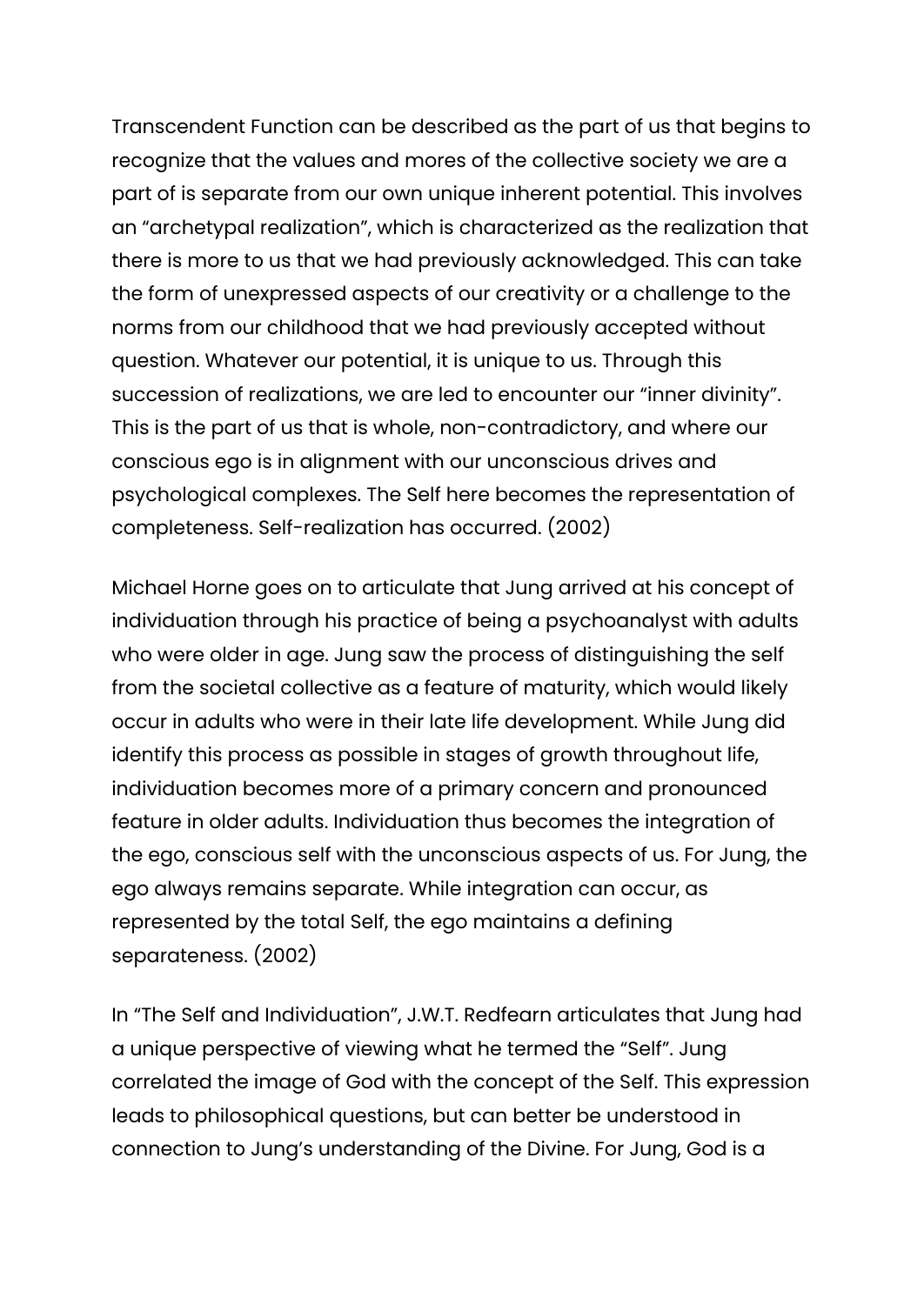mythological figure that is filled with ambiguity and yet remains the image of wholeness. When Jung thought and articulated God, he considered the obscurity, inscrutability, vagueness, sovereignty, horror, fright, and super-human power associated with the divine. It is the unknowlability of the grandness of God that makes up the correlation to the Self. The Self here becomes our complete self, the vast unconscious part of us that we are yet unaware of and the minute conscious, or the part of us we are aware of, together that make up our own inner God. It is the Unconscious parts of us that most frighten us. (1977)

There is an interesting contradiction, or rather distinction, which Redfearn articulates. As children, we need to form a God-like image of ourselves. Our earliest experiences become one where we are the center of our mother's universe. This is the stage of our early life that the ego begins to formulate. It is in our early childhood that we begin to appreciate that we have a distinct self and form a sense of our identity. The problem occurs when we take this identity and overly identify with it to the exclusion of other aspects of our psyche. We become overly self-identified with external aspects of our lives right into adulthood. The process of individuation involves the recognition that we are not solely the conscious parts of ourselves, nor are we only the absolute center of our world. There are other forces at work in our lives that we may not be consciously aware of. These forces determine our motivations and the state of our emotional contentment. The willingness to contact those hidden parts of us and begin to move away from the strict identification with only our ego is the first steps towards the integration that characterizes individuation. (Redfearn, 1977)

Individuation requires that we be willing to slowly bring to light those aspects of ourselves that we deny. Jung articulates that what we most reject as a part of our psyche can be found in the aspect of the unconscious he termed the "shadow". Bringing these denied, rejected,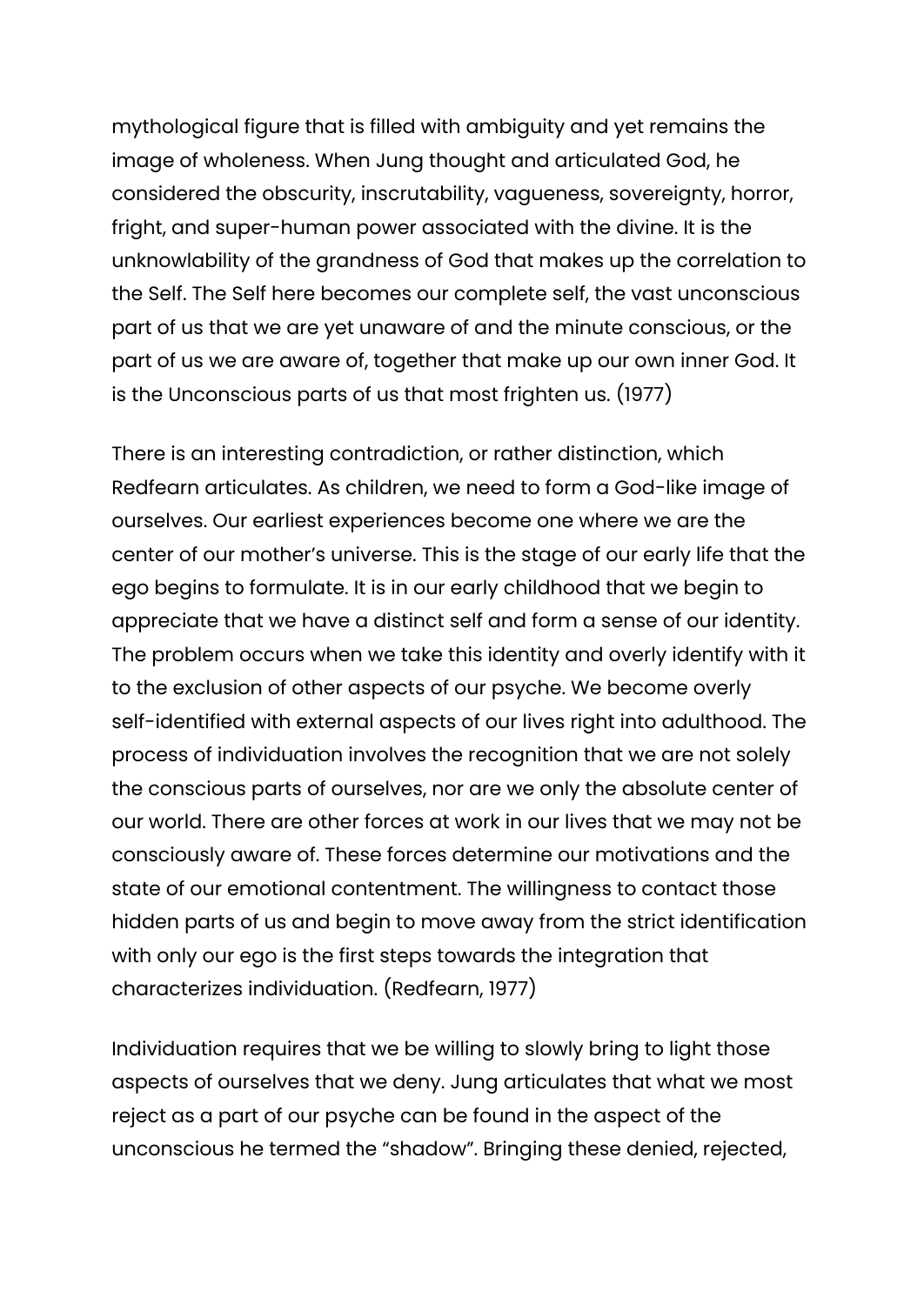and frightening aspects of ourselves up to light for consideration is a significant part of the individuation process. The process involves paying special attention to one's dreams, for it is in the dreams that Jung understood the unconscious seeking to communicate with the conscious psyche. But the process requires more than simple willingness. For Jung the process of working towards the wholeness and integration that individuation demands is also one that entails self-honesty. It takes honesty to actively examine the hidden messages and motivations in an attempt to find synthesis and live a more authentic, integrated life. (Redfearn, 1977)

In "individuation: finding oneself in analysis- taking risks and making sacrifices", Martin Schmidt defines some of the aspects of individuation and documents some of the process involved in the pathway towards individuation. Schmidt understands individuation as the progression towards self-realization as it contributes to the unearthing and understanding of significance and reason in life. Individuation involves the methods by which one discovers oneself and becomes the person that one really is. It is dependant on the interaction and amalgamation of opposites, as represented by the conscious and unconscious. Psychoanalysis is an important contributor to individuation as it aids to accelerate the process and facilitates the rare opportunities to witness and smooth the progress of transformation of the self which otherwise may not happen. (2005)

Schmidt identifies some key features of individuation. These include the integration of the collective and personal. Jung believed that one very important part of individuation involved the removal of masks that we take on as false wrappings. The persona we hold is something we learn early in our lives as survival mechanisms and rarely reflects our authentic, inner selves. The collective, societal values we integrate as part of our psyche is a contributor to the persona we have chosen.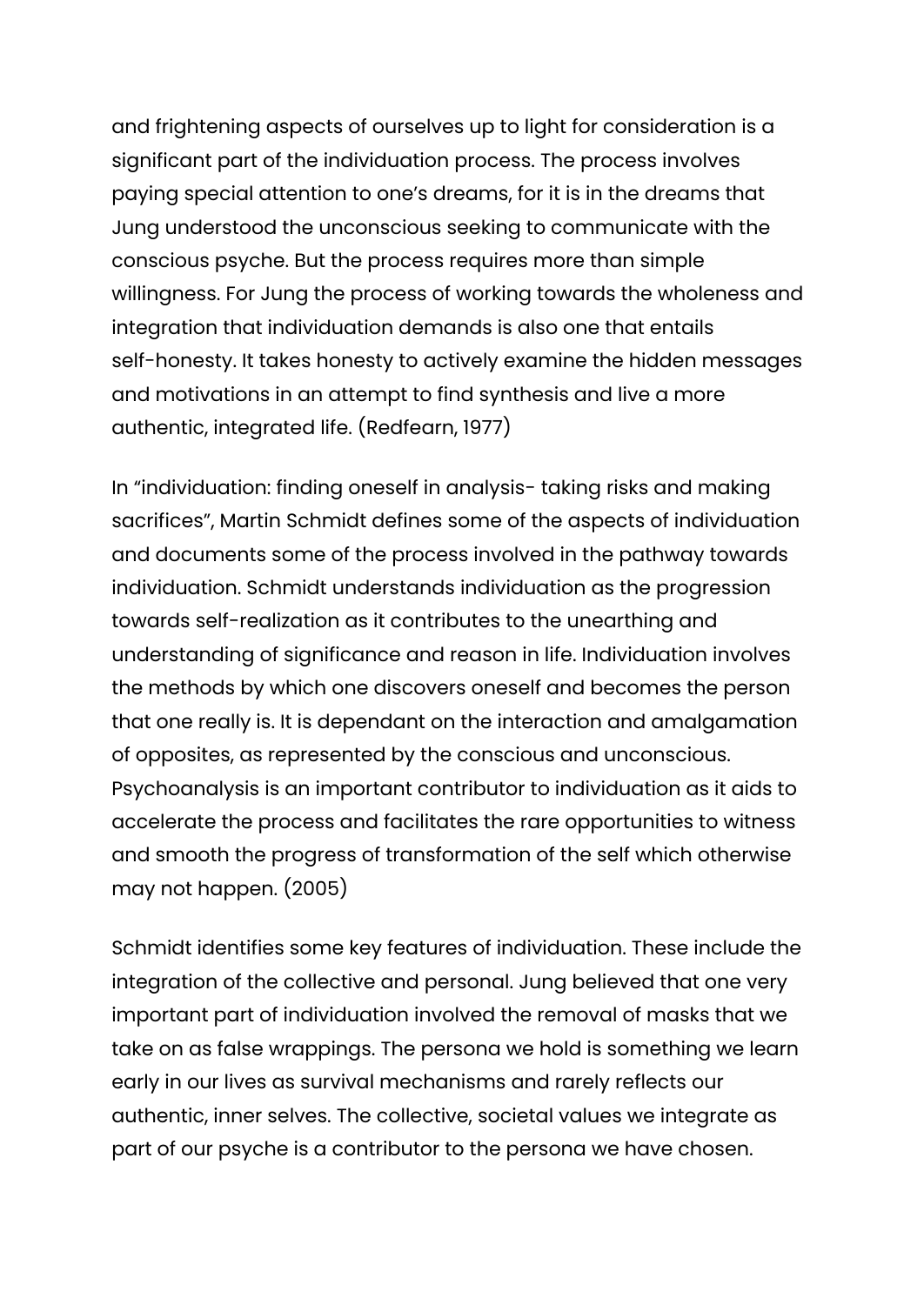Letting go of the mask and recognizing our false values are important to living a more integrated life. (2005)

Jung believed that our lives are separated into 2 distinct parts. In our early life we are primarily concerned with expanding our ego identity and building our sense of personal status in the world in which we live. It is only in the second half of our lives that we begin to recognize the falsity of our aims and start to consider the finite nature of our existence. It is in the realization that we will die and as we confront that reality that the motivation begins to live a more full, authentic, and whole life. When we embrace these processes that we can find ourselves in a better place to take efforts towards authenticity and integration. It is when we resist this natural flow of psychological evolution that neurosis based in the fear of engaging in life or facing death begin to arise and display themselves in our lives. (Schmidt, 2005)

Individuation is also the recognition that who we are is largely in relation to others. This assertion brings up the interesting contradiction in Jung's body of work. On the one hand, we need to interact with people to fully know who we are and the fullness of the aspects of our psyche we deny and hide from ourselves can only be presented through being honest in how we actually interact with those around us, particularly those we have and sense strong emotional ties to. The self here becomes not who you are, but more significantly, the self that you demonstrate. If the self makes itself evident in our actions, than are actions are always present in our relations to other people. But at the same time, the full development of the self and the process of individuation requires that we detach from others and see ourselves, and our journey, as distinct from those around us. When people are able to detach and see themselves as solely responsible for their own emotional well-being, then they are well on the pathway towards the integration that characterizes individuation. (Schmidt, 2005)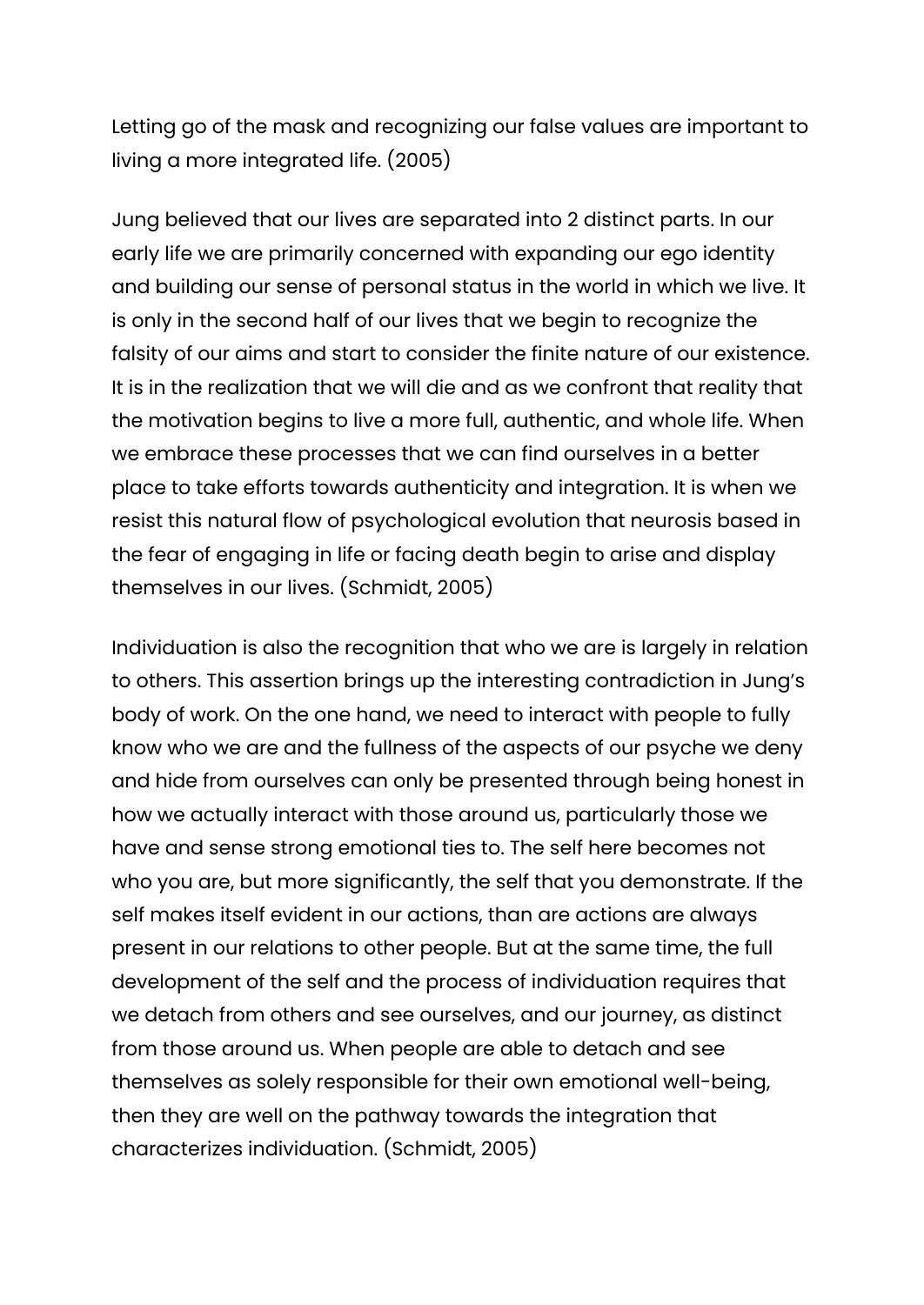In "The Eden Project; In Search of the Magical Other", James Hollis draws an interesting diagram to explain how communication occurs and how it is in communication with others, particularly those in which we have a romantic investment, that facilitates the self-awareness that is an important feature of individuation. Hollis speaks of how we speak with others on conscious, ego levels, but we are also communicating with them on unconscious levels with all of our inherent psychological complexes. In this way, we are speaking not only ego to ego, but also ego to unconscious and unconscious to unconscious. The other person is likewise speaking to us. In these interactions, if we strive for awareness, what arises within us can be valuable information in contribution to our personal individuation. This facilitation of our personal individuation process occurs when we recognize that what we are experiencing is for us alone, to aid in our journey towards wholeness. It is when we keep the focus on the other and project our inner psychic needs onto them that we can impede our own progress. (1998)

Another aspect of individuation, as articulated by Schmidt, is the recognition that it can be understood as both a state and a process. Individuation is a state when we are living our complete, authentic, and integrated self. But at the same time, this is an ongoing process for the unconscious is so vast. Just when we think we know, more information presents itself to alert us to the fact that there is yet more within the unconscious psyche to integrate to our consciousness. (2005)

The process is of individuation is not linear. It involves a circular, spiral pathway that leads back towards the center of us. It is a journey that demands sacrifice. The constant sacrificing of aspects of us that we may have overly identified with in the past but no longer represents the most authentic expression of our truest self. This can be painful and uncomfortable, but the rewards are vast (Schmidt, 2005). To undertake the willingness to integrate all aspects of ourselves, the honesty to look